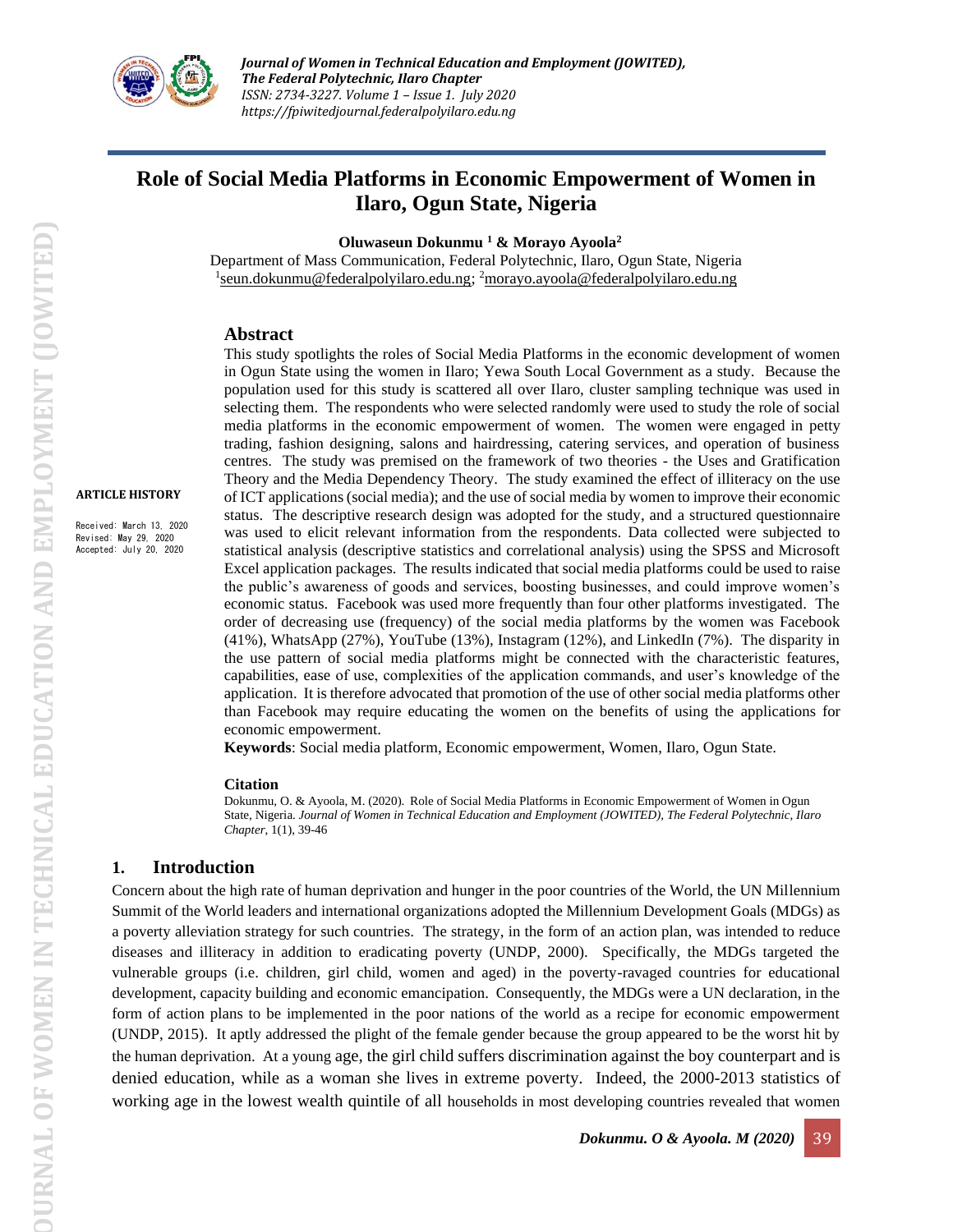

are at a greater risk of living in poverty. They remain perpetually disadvantaged in the labour market and have little or no access to paid employment. Household responsibilities and cultural constraints are a major barrier to employment. (MDG Report 2015).

Nigeria, as a UN member nation and as one of the poorest countries, adopted the MSGs for implementation. Consequently, several initiatives at all levels of governments (i.e. national, state and local) were taken to address such issues as eradication of poverty and hunger; achievement of universal primary and/or basic education; promotion of gender equality (in schools, employment, and political appointment); empowerment of women; and education of child mortality. However, not much success has been recorded in the economic empowerment of women and subsequently, eradication of poverty and hunger in the country. Unfortunately, a similar situation was reported in other poor nations of the world. For instance, the MDG Report (2015) indicated that women continue to face discrimination in access to work, economic assets and participation in private and public decision-making. Women are also more likely to live in poverty than men. Furthermore, big gaps exist between the poorest and richest households, and between rural and urban areas in the developing countries. It is unfortunate, therefore, that two decades after the UN summit on the MDG, the developing countries including Nigeria is yet to exit poverty. The countries still lack basic infrastructure and services, and that vast majority of the populace still live in human deprivation. It has become necessary to explore other unconventional methods for economic empowerment of women as a means of poverty eradication among women in Nigeria.

The World Bank (2008) advocated the need to empower women as a route to eradicating poverty in developing countries. Action Aid (2006) observed that women represented 70% of the disadvantaged in the world. They are impoverished, discriminated against in education, employment and public office appointment, and have limited access to resources and economy. They are undervalued and are almost confined to household work and parenting. On the other hand, if economically empowered and given access to quality education and employment opportunity, the womenfolk will contribute significantly to the economy of the nation.

This paper reports the outcome of the study of the role of social media platforms in economic empowerment of women in Ilaro, headquarters of Yewa South Local Government Area, as a case study of Ogun State, Nigeria. The advent of social media platforms in the ICT parlance is fast becoming a game-changer in commercial business operations. Virtual shopping malls and e-trading operating on the Internet is becoming increasingly popular in the world. It is becoming a global phenomenon. The low capital base requirement to start e-business is an added advantage. Also, it has a great capacity to transform society, the organization, and the individual. Besides, it can cause improvement in the economic and social status of people and thus alleviating poverty in society. Marcelle (2002) observed that women exchanged information better, accessed on-line education and engaged in e-commerce activities better with the use of ICT. Also, some workers had demonstrated the versatility of ICT in the economic emancipation of women. The access to information through ICT enriched and enhanced the women's quality of life, and participation in public life (Lennie, 2002; Mitchell & Gillis, 2007; & Prasad & Sreedevi, 2007).

This study is premised on a framework of 'Uses and needs gratification' and 'Media dependency' theories because they find a useful application in communication studies (Yang Lin; 2018). The uses and needs gratification theory proposed that the audience determined and chose the media, which met their need, and it answered the questions as to why and what does the audience use media for? (Katz et al., (1973-1974) cited in Egede & Eloka (2013); McQuail, (2010). Thus, the theory sides need for and choice of media with the audience. It recognizes the audience as active mass media users rather being passive receivers of information. In short, it concerns more about what the audience do with the media. It emphasizes motive and the self-perceived needs of the audience.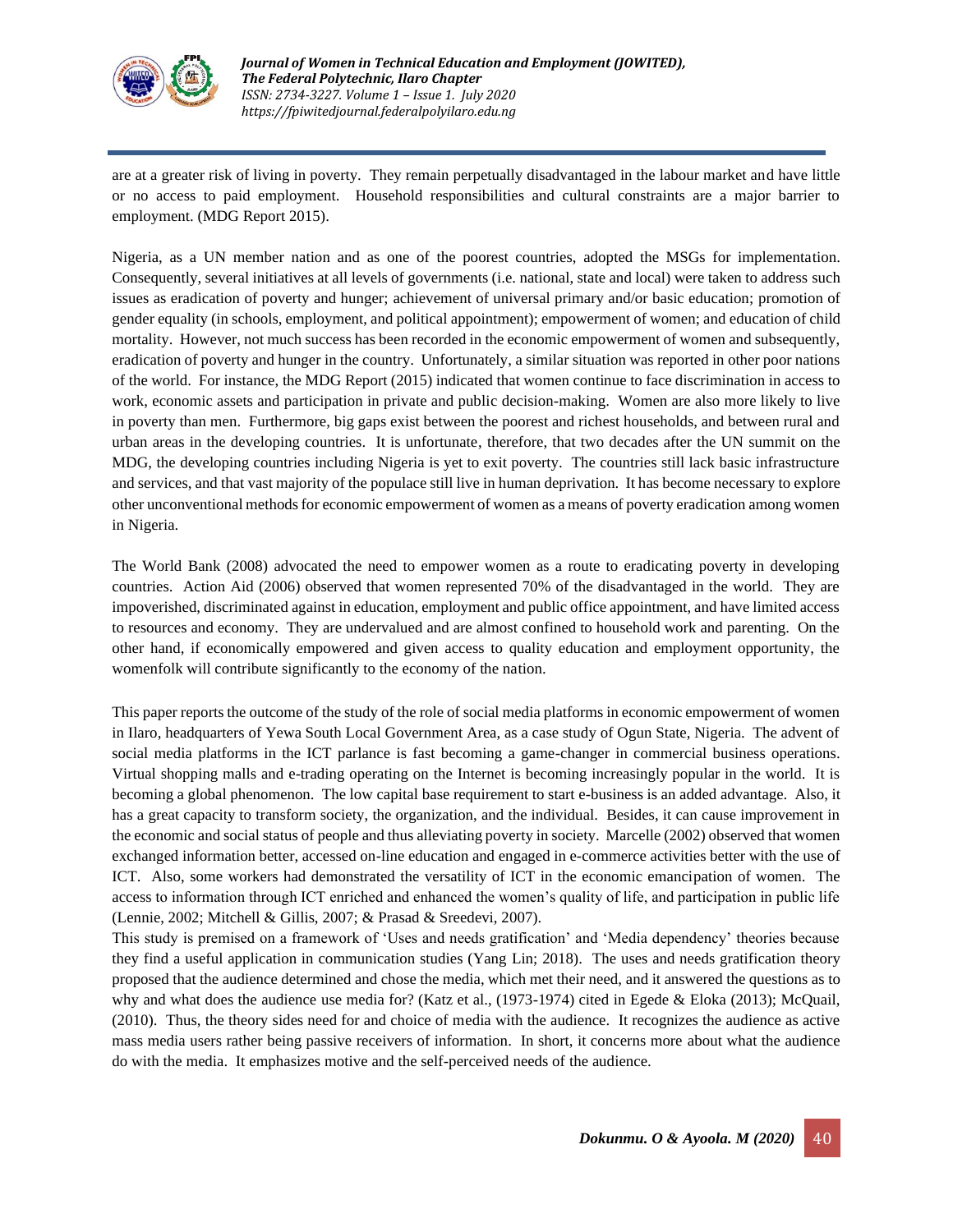

Katz et al (1973-1974) cited in Egede & Eloka (2013) surmised that a communication message implies different meaning and thus used by different people for different purposes. It all depends on the perception of the audience. In other words, particular media content satisfies the diverse needs of the audience. The individual's educational background, media awareness, experiences, social situations, interests and needs determine their choice of media. Indeed, the audience can state their motives and satisfactions for using different media. Succinctly, Katz, et. al., (1973- 1974) cited in Egede & Eloka (2013), classified into five groups, needs identified from the social and psychological functions of the mass media. That is cognitive, affective, personal integrative, social integrative, and tension release needs. Meanwhile, McQuail (2010) classified the justification for using media according to information, personal identity, integration and social interaction, and entertainment.

The dependency theory, on the other hand, applies a systematic approach in the evaluation of the effects of mass media on the audience and their interactions. That is interactions among the media, the audience, and the social system (Ball-Rakeach & De-Fleur; 1976). Also, both theories agreed that media dependency could result from the use of media. Indeed, evidence abounds on the use of media as being directed by satisfaction. Furthermore, the media dependency theory postulates that the more an individual depended on the media for needs fulfilment, the more important the media becomes to the individual. That is, dependency and needs satisfaction are directly related. Also, Ball-Rokeach and DeFleur (1976), asserted that individuals have tendencies for dependency on the media their needs' satisfaction in the industrial and information-based society. The needs could be diverse, ranging from a need for information to a need for entertainment. Consequently, the authors surmised that dependency has a correlational relationship with the media content, the nature of society, and the behaviour of the audience. Furthermore, DeFleur & Rokeach (1989) opined that active use of the media for goal achievement would result in being dependent on the media. People will become more dependent on media that meet a number of their needs than on media that provides only a few ones. Littlejohn et al (2009) affirmed that people would be inclined to adhere to the use of media for a long time to come if only the media provides them with several functions key to their desire objectives.

From the foregoing, it may be inferred that the media's influence is related to the individual's and social systems' degree of dependence on the media. Consequently, Ball-Rokeach & DeFleur (1976) proclaimed two propositions. The first proposition is that the audience's dependency on the media increased with the number of social functions derived from the media. The second proposition was that the degree of instability in society is directly related to the audience's dependency on the media. That is, there is greater media dependency in the situation of social change, conflict and disorderliness. Furthermore, the authors predicted that cognitive, affective and behavioural effects could result from audiences' dependency on the media, and all of which might affect the social order, political stability and economic activities in the society.

## **2. Methodology**

#### **2.1 Study Area**

Ilaro, the administrative headquarters of Yewa South Local Government Area of Ogun State, Nigeria constituted the study area for investigation of the role of social media platforms on the economic empowerment of women in the State. Ilaro is located in the southwest of Nigeria. Its GPS coordinates are longitudes 3.0142 and latitude 6.8890 (or longitude  $3^{\circ}$  00' 20.44" E; latitude 6 $^{\circ}$  53" 20.44" N). The climate is Tropical Savannah and is characterized by high temperature ranging between 29°C in July and 37°C in February. The population is 57,850. The predominant occupations are farming, petty trading, artisans, and civil servants.

#### **2.2 Research Design**

In this study, a structured questionnaire was used to elicit information from experimental subjects (i.e. respondents) in a descriptive research design method. The design allowed the researchers to collect data without manipulating any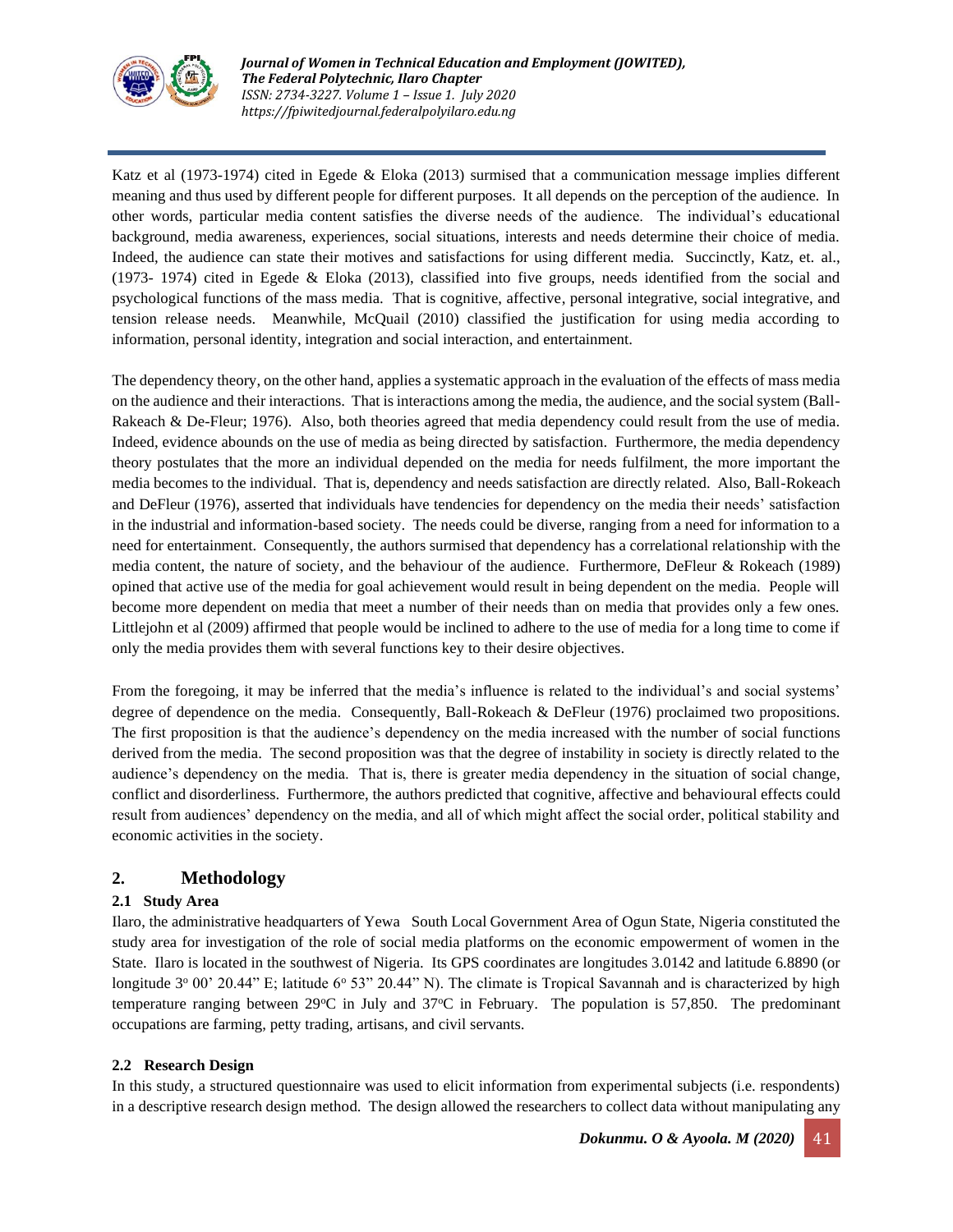

of the variables of interest in the study. The questionnaire was structured into Sections A and B, where Section A captured the respondents' personal information, and Section B consisted of questions relating to the variables under investigation. The questions were structured in a way to elicit required information on the social media platforms under study.

#### **2.3 Social Media Platforms Examined**

The social media platforms tested in this study were YouTube, Facebook, Instagram, WhatsApp and LinkedIn, and they are highlighted below:

YouTube: It is an online video application where the original video is shared. It is a search engine, as well. It provides a home for PSAs and educational videos; it has large accessibility and a good resource for schools and organizations. It is easy and convenient to use. And it can as well be linked or embedded across the Internet.

Facebook: it is a platform for linking up with friends, family members interested members of the local and international community. It allows sharing of posts and information, receiving comments and feedback on posts, personal messaging, make announcements and advertisements, share jokes and riddles, and questions. It allows online coverage and broadcast video of live performance or shows. Furthermore, it allows person, groups, or page-based accounts. It gives notification on the news feed.

Instagram: This social networking application is made for sharing videos and photos. It is similar to Twitter and Facebook. User or an account holder has a profile and will receive notification of news feed on the arrival of a new post of videos, photos and text message on the wall. It displays on the account holder's profile and other users Both the user and the followers can see their post in their respective feeds

WhatsApp: This is a version of the messenger application that allows posting of multimedia messages. It sends and receives a text and audio messages, images and video. It is an online social media application. It enables users to share their location in real-time messages, etc.

LinkedIn: This is a social media cum networking platform mostly used by academic and business communities. It allows registered members to establish and document networks of people they know and trust professionally. Also, it assists users to find jobs in their fields of specialization. Besides, job vacancies are posted on the platform.

#### **2.4 Research Population**

One hundred women engaged in various occupations in Ilaro, Yewa South Local Government area of Ogun State constituted the research respondents in the study. They were engaged in petty trading, fashion designing (or sewing mistresses), salon services and hairdressing, catering services, and operation of business centres. Because the research population was scattered all over Ilaro, the cluster sample technique was used in the selection of the population used in this study. Also, the respondents were selected randomly from the business/market areas within Ilaro Town Centre, Library Junction, Orita Pahayi, and the Federal Polytechnic, Ilaro community and its environs.

#### **2.5 Statistical Analysis**

Data collected through the retuned questionnaires were subjected to statistical analysis using the SPSS (2011) and Microsoft Excel applications on the HP personal computer. Data were analyzed using descriptive statistics and correlational analysis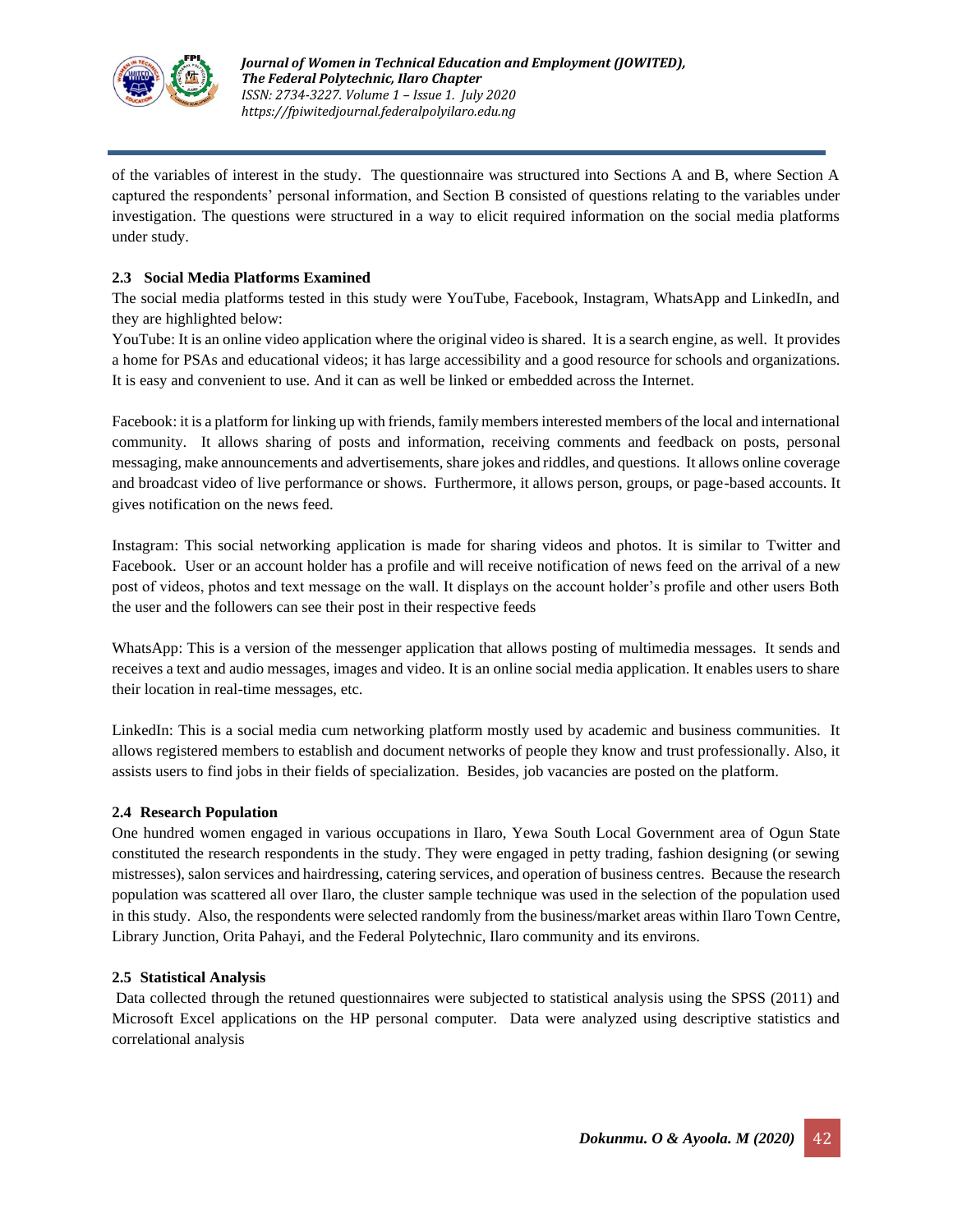

## **3. Results**

The demography of the research respondents is presented in Table 1. The results showed that the majority of the respondents were above 3 years and were all had education to a varying degree. They had primary (15%), secondary (18%), polytechnic (53%) and university (14%) education. Also, all the women were gainfully employed in their private businesses, Government service and apprentices. However, the majority (70%) were engaged in personal businesses as owners or apprentices.

| Table 1. Demographical data of the research respondents                                                                                                                                   |                            |  |  |  |  |
|-------------------------------------------------------------------------------------------------------------------------------------------------------------------------------------------|----------------------------|--|--|--|--|
| <b>Parameter</b>                                                                                                                                                                          | Percentage of women        |  |  |  |  |
| All respondent                                                                                                                                                                            | 100                        |  |  |  |  |
| Age (years)                                                                                                                                                                               |                            |  |  |  |  |
| $18 - 25$                                                                                                                                                                                 | 15                         |  |  |  |  |
| $26 - 33$                                                                                                                                                                                 | 17                         |  |  |  |  |
| $34 - 41$                                                                                                                                                                                 | 30                         |  |  |  |  |
| $42 - 49$                                                                                                                                                                                 | 20                         |  |  |  |  |
| >50                                                                                                                                                                                       | 18                         |  |  |  |  |
| <b>Educational qualification</b><br><b>First School Leaving Certificate</b><br>West African School Certificate<br>National Diploma<br><b>Higher National Diploma</b><br>Bachelor's Degree | 15<br>18<br>25<br>28<br>14 |  |  |  |  |
| Type of job/work<br>Personal business<br>Public / Civil servant<br>Apprentice                                                                                                             | 55<br>30<br>15             |  |  |  |  |

The responses of the respondents to the question as to whether or not the social media helped in creating awareness for their goods and services are presented in Table 2. The results showed that the majority (72%) of the women affirmed that social media was helpful in awareness creation for their businesses, while 28% of them believed it was not.

| Table 2. Respondents' perceptions of social media platforms' usefulness for promoting sales of goods and |  |  |  |
|----------------------------------------------------------------------------------------------------------|--|--|--|
| services                                                                                                 |  |  |  |

| <b>Ouestion</b>                                                               | Responses (frequency)* | Total    |      |
|-------------------------------------------------------------------------------|------------------------|----------|------|
|                                                                               | Yes                    | No       |      |
| Is social media helpful in creating awareness for<br>your goods and services? | 72 (72%)               | 28 (28%) | 100% |

\*Percent frequency in parenthesis

The conflicting views expressed by the women agreed with the assertion of Blumler & Katz (1973-1974) that a communication message implies different meaning and thus used by different people for different purposes. The use to which they put the communication message depends on their perception. Meanwhile, the results presented in Table 3 show that 90% of the women agreed or strongly agreed that social media could be used to improve their economic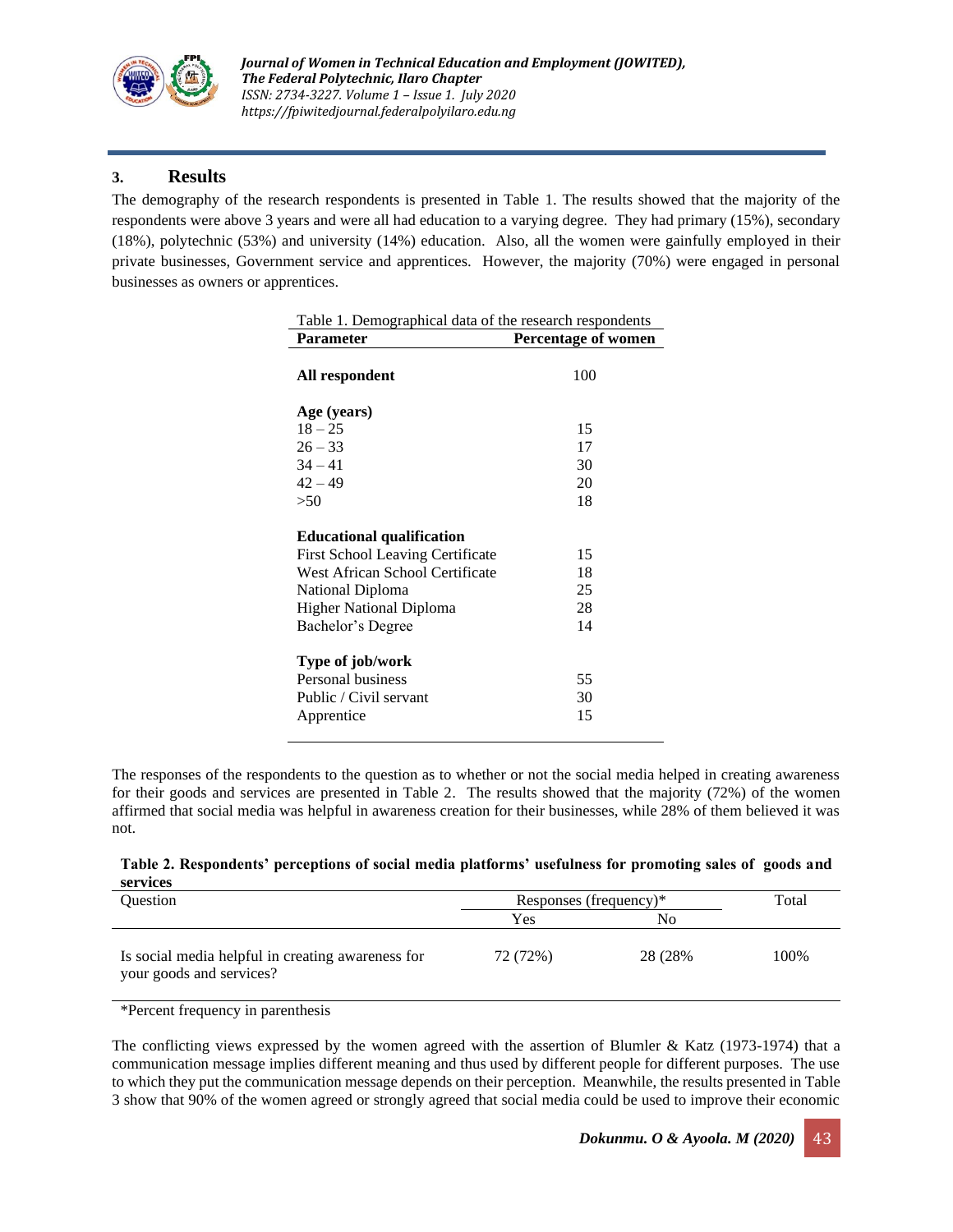

status. Just a few about 4% only of the women disagree or strongly disagreed with the assertion that social media could improve their economic status. Furthermore, the majority (85%) of the women agreed that social media enhances the economic development of women. About 5% of them disagreed, and the remaining 10% were uncertain. None of them strongly disagreed with the capability of social media raising their economic status.

These results seem to suggest that majority of the women believed that the social media could be used to raise awareness of the public or their customers for their goods and services and that it could improve their economic status by promoting or boosting their businesses. Earlier, Hafele (2011) had averred that mass communication brought

| <b>Ouestion</b>                                                                     | Responses (frequency)* |                |            |                |                      |      |
|-------------------------------------------------------------------------------------|------------------------|----------------|------------|----------------|----------------------|------|
|                                                                                     | Strongly<br>agree      | Agree          | Uncertain  | Disagree       | Strongly<br>disagree |      |
| Do you agree that social media can<br>be used to improve economic status?           | 55 (55%)               | 35<br>(35%)    | 6(6%)      | 2(2%)          | 2(2%)                | 100% |
| Do you agree that the use of social<br>media depends on one's educational<br>level? | 40 (40%)               | 30<br>$(30\%)$ | 15 (15%)   | 10<br>$(10\%)$ | 5(5%)                | 100% |
| Do you agree that social media<br>enhances the economic development<br>of women?    | 62(62%)                | 23<br>(23%)    | $10(10\%)$ | 5(5%)          | $0(0\%)$             | 100% |

Table 3 Responses to the effect of educational background on the use of social media platforms and their impact on economic development of respondents

\*Percent frequency in parenthesis

about social marketing with unprecedented information dissemination and mass marketing. It encouraged users to spread advertisement messages to their contacts. Also, it offered a new advertisement approach and new tools for developing and increasing turns for their business. Other workers affirmed that social media platforms allowed transactions between sellers and buyers, that would typically require human contact (Watson et al., 2002; Sheth and Sharma 2005).

Results presented in Table 4 shows the frequency of use of the various social media platforms investigated in this study. The order of decreasing use of the social media platforms by the respondents is given as Facebook (41%), WhatsApp (27%), YouTube (13%), Instagram (12%), and LinkedIn (7%). The results showed that they were more familiar with the use of Facebook and WhatsApp platforms than the rest of them. The LinkedIn platform was the least used. The disparity in the pattern of use of the different social media platforms might be connected with the characteristic features, capabilities, ease of use, complexities of the application commands, and user's knowledge of the application. Indeed, about 70% agreed that the use of social media depended on the users' educational background (Table 4). 15% each disagreed and were uncertain, respectively. Of all the social media platforms investigated in this study, Facebook appeared to be the oldest inventions and as such has more users. Also, the users learned along as the application continued to improve or advanced hence users feel more comfortable with it. Also, a wider audience sees posts in the form of text messages, photos, video and advertisement from interconnected networks of friends and followers. LinkedIn, on the other hand, appear so serve the network of people that are linked. Facebook advertising had been perceived as the most effective tools to grow business. It uses images and videos to capture the interest of the target audience and as well promote sales of goods and services. It can be deduced from the preference of users that Facebook, in particular, is believed to stand out as well as being cheaper than most of the other social media for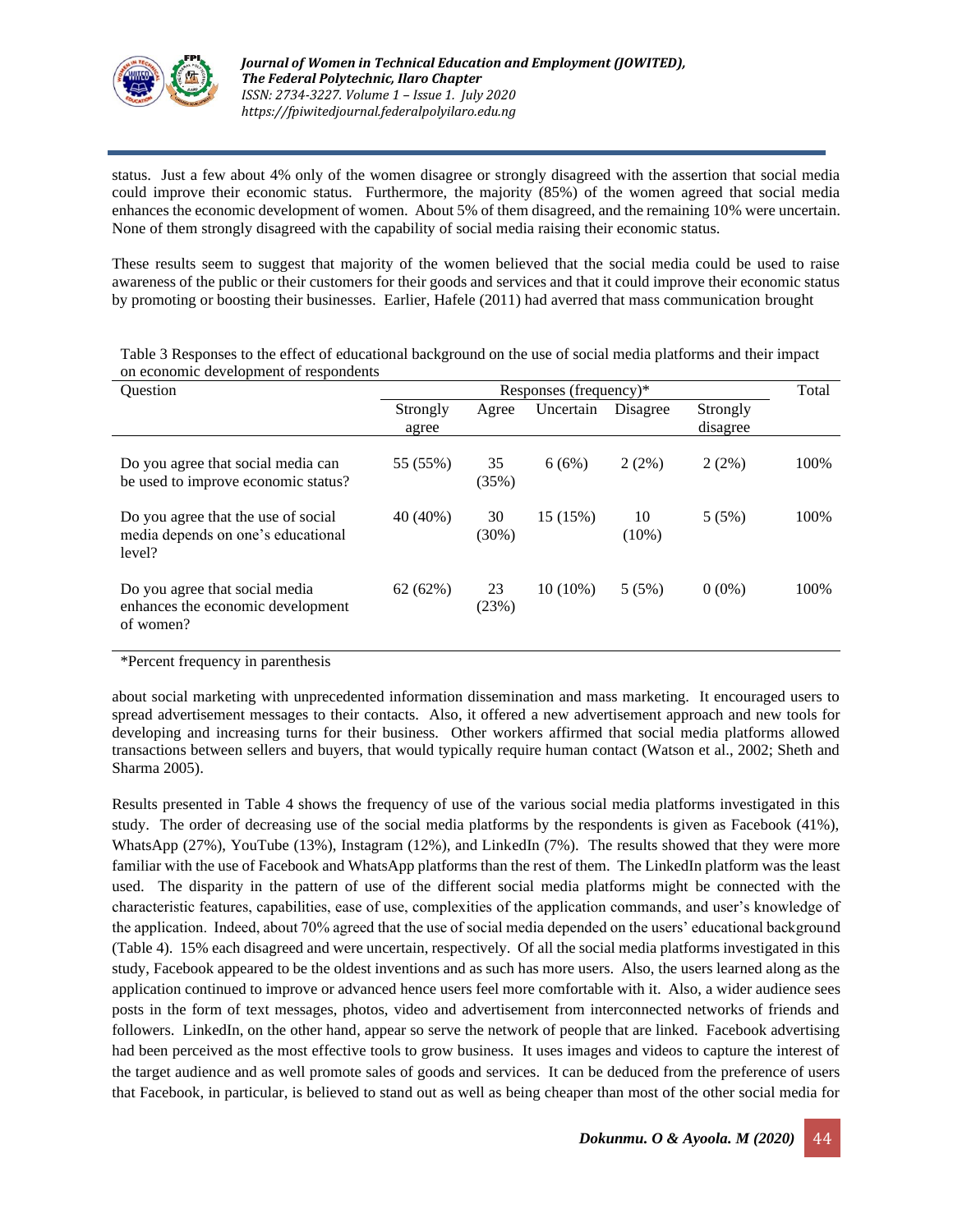

advertising products and services. It is easier to set up. Facebook allows one to spend as little as possible money per day, to put adverts up for products and services and see significant results (Keevan, 2016).

The promotion of the use of other social media platforms other than Facebook may require educating the women on the use of the applications. Some of them did not have more than the first school leaving certificate (i.e. primary education) or at most senior school certificate (i.e. secondary education). Besides, most of them do not possess android mobile phones hence were not exposed to social media platform other than Facebook, WhatsApp and YouTube.

Table 4 Frequencies of use and preference for social media platform by the respondents

| <b>Ouestion</b>                                                                          | Responses (frequency)* |          |                            |  |          | Total |
|------------------------------------------------------------------------------------------|------------------------|----------|----------------------------|--|----------|-------|
|                                                                                          | Facebook               | WhatsApp | Instagram LinkedIn YouTube |  |          |       |
| What are the social media<br>applications you use to promote your<br>goods and services? | 41 (41%)               | 27 (27%) | $12(12\%)$ 7(7%)           |  | 13 (13%) | 100%  |

\*Percent frequency in parenthesis.

## **4. Conclusion**

From the foregoing, it may be concluded that social media platforms could be used to raise the public's awareness of goods and services provided by the women and that it could improve the women's economic status by promoting or boosting their businesses. Facebook was used more frequently than four other platforms investigated. The order of decreasing use (frequency) of the social media platforms by the women was Facebook (41%), WhatsApp (27%), YouTube (13%), Instagram (12%), and LinkedIn (7%). The disparity in the pattern of use of the different social media platforms might be connected with the characteristic features, capabilities, ease of use, complexities of the application commands, and user's knowledge of the application. It is recommended; therefore, that promotion of the use of other social media platforms other than Facebook may require educating the women on benefits of using the applications for economic empowerment.

### **References**

Action Aid (2006). Women's right Retrieved from http://www.actionaid.org/main.aspx?PageID=21

DeFleur, M. L. & Ball-Rokeach, S. J. (1989). *Theories of Mass Communication*. New York: Longman

- Egede E.A. & Nwosu-Chuks Eloka. (2013). Uses and Gratification Theory and The Optimization of The Media in The Privatization of State-Owned Enterprises in Nigeria. *Journal of The Economics and Sustainable Development. 4*(16), 202-212
- Hafele, N. (2011). 'Social Media Marketing: Interaction*, Trend& Analytics' ICT 511 Fall,* 51(3)*, 1-6*
- Kevan, L. (2016). The Complete Guide to Facebook Advertising. Retrieved  $5<sup>th</sup>$  June 2020 from http://www.Blog.Bufferapp.com
- Lennie, J. (2002). Rural women's Empowerment in a Communication Technology project; some Contradictory effects. *Rural Society*, 12(3), 224-254. Retrieved from